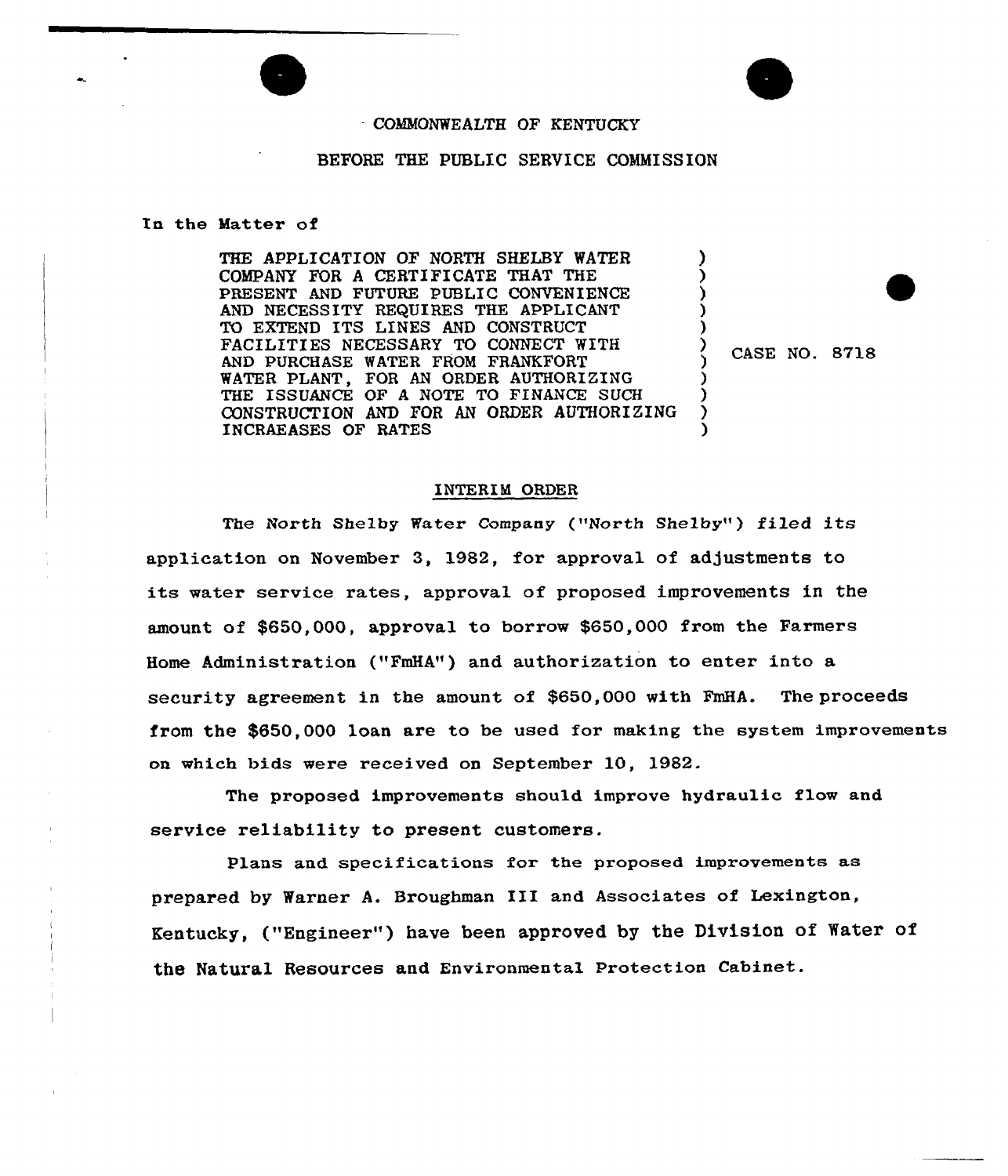<sup>A</sup> hearing was held December 9, 1982, in the offices of the Public Service Commission, Frankfort, Kentucky, on North Shelby's financing and proposed construction. There were no intervenors in this proceeding. <sup>A</sup> hearing on the proposed rates will be held at a future date and an Order addressing North Shelby's rates will be entered subsequent to the hearing.

The Public Service Commission, after consideration of the application and evidence of record and being advised, is of the opinion and finds that:

1. Public convenience and necessity require that the construction proposed in the application and record be performed and that a cextificate of public convenience and necessity be granted.

2. The proposed construction project includes extending a 10-inch line from the eastern extremity of North Shelby's system about  $10,000$  feet to provide for the purchase of water from the Prankfort Electric and Water Plant Board and constructing two pump stations and a 200,000-gallon storage tank, and miscellaneous appurtenances thereto. The low bids received for this work totaled \$438,690, which will require about \$650,000 after allowances are made fox'ees, contingencies and other indirect costs.

3. Any construction deviations from the contract plans and specifications herein approved which could adversely affect service to any customer should be subject to prior approval of this Commission.

4. The proposed borrowing of \$650,000 is for lawful objects within the corporate purposes of North Shelby, is necessary and

 $-2-$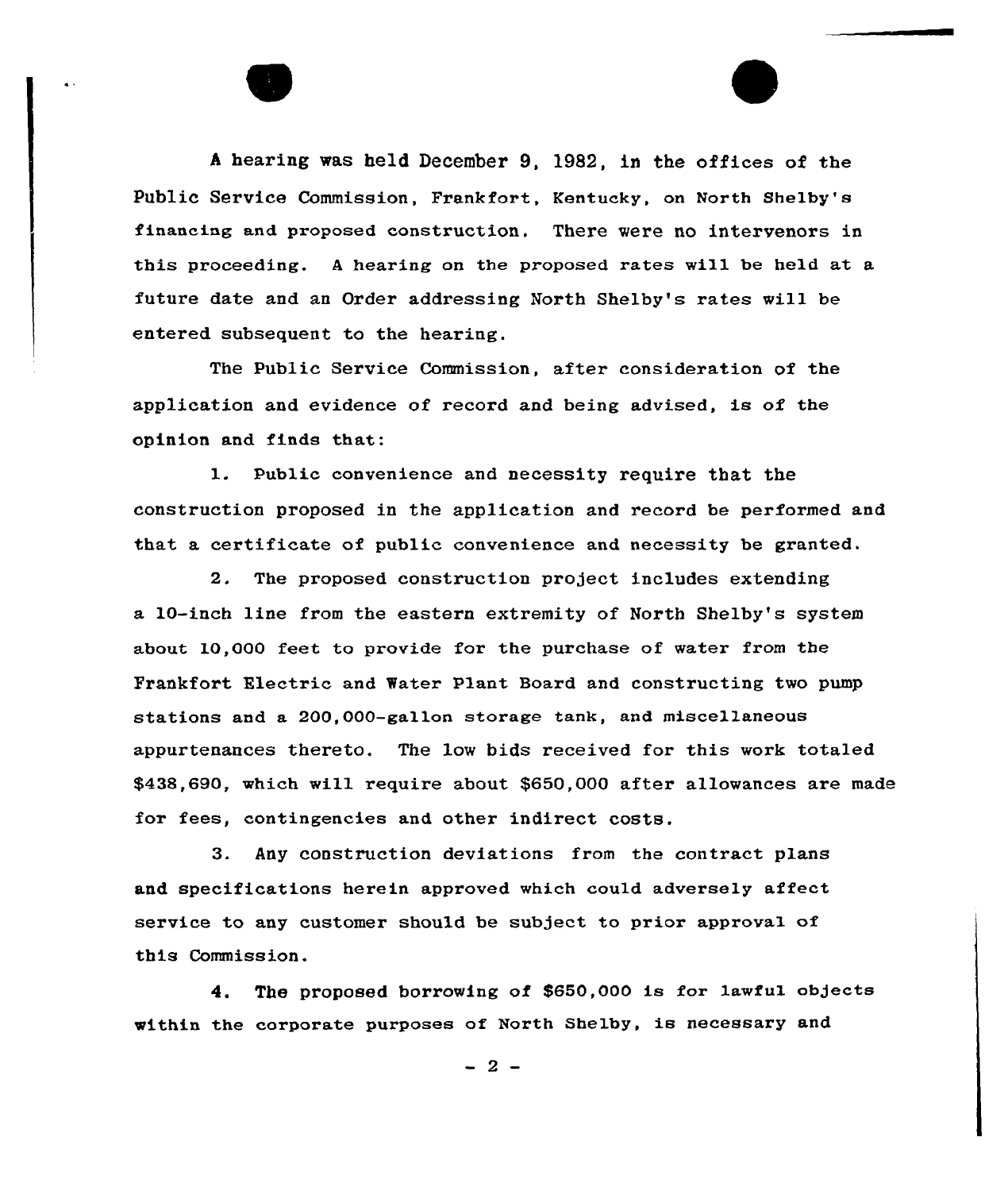



appropriate for and consistent with the proper performance of services to the public by North Shelby, will not impair its ability to perform these services and is reasonably necessary and appropriate for such purposes.

5. North Shelby should furnish duly verified documentation of the total cost of this project including the cost of construction and all other capitalized costs (engineering, legal, administrative, etc.) within 60 days of the date that construction is substantially completed.

6. The contract between North Shelby and the Engineer should, require the Engineer to provide general engineering supervision and full-time resident inspection under his supervision to insure that the construction work conforms to the best construction practices and is done in accordance with the contract plans and specifications.

7. North Shelby should require the Engineer to furnish to the Commission a copy of the as-built plans and a signed statement that the construction has been satisfactorily completed in accordance with the contract plans and specifications, within 60 days of the date of substantial completion of this construction.

IT IS THEREFORE ORDERED that North Shelby be and it hereby is granted a certificate of public convenience and necessity to proceed with the proposed construction project as set forth in the plans and specifications of record herein.

IT IS FURTHER ORDERED that any construction deviations from the contract plans and specifications approved herein which could

 $-3 -$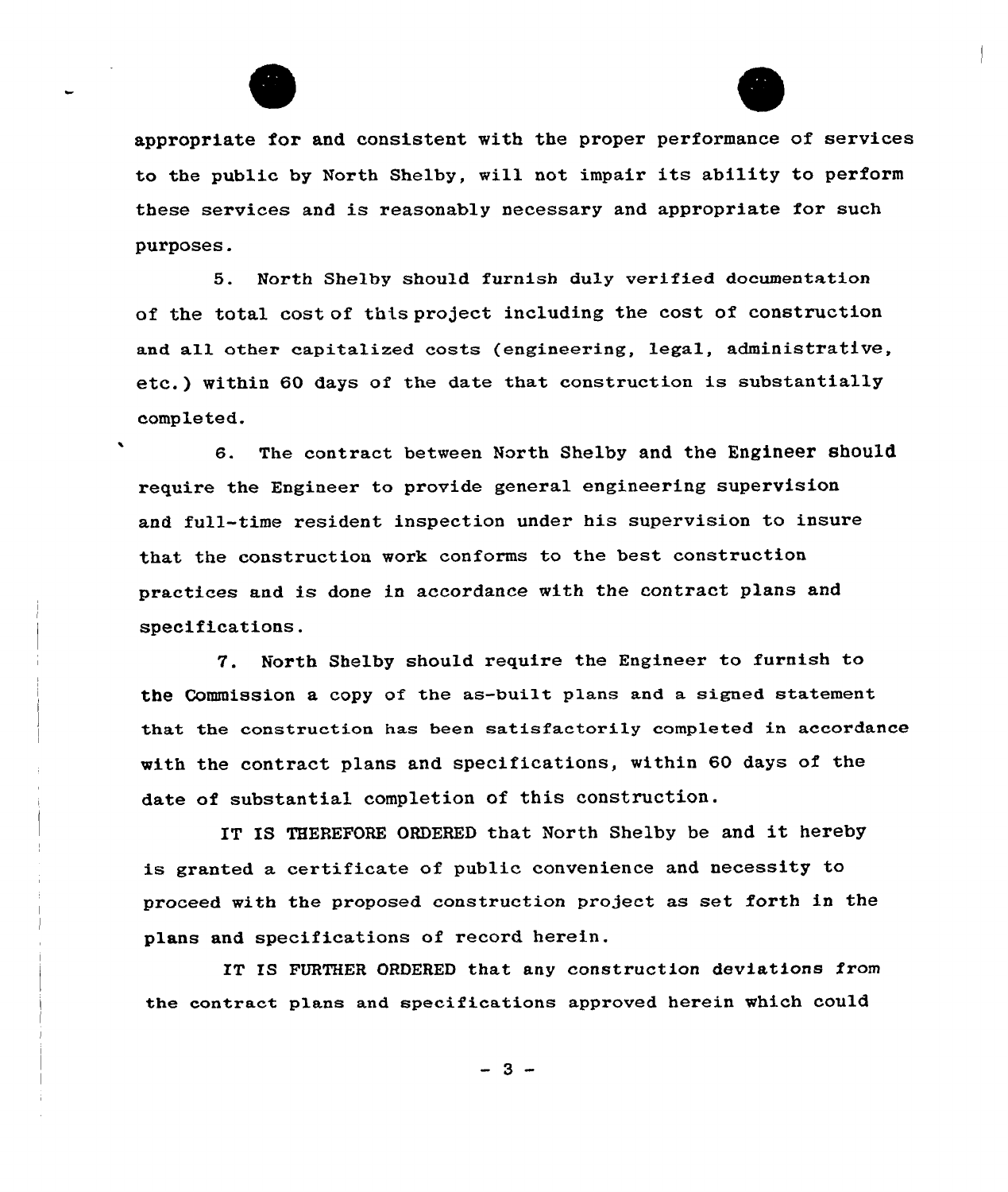adversely affect the service to any customer shall be subject to the prior approval of this Commission.

IT IS FURTHER ORDERED that North Shelby be and it hereby is authorized to borrow \$850,000 from the FmHA at 11.375 percent interest over a 40-year period with payment of principal deferred for 2 years and to enter into a security agreement in the amount of \$650,000 with FmHA.

IT IS FURTHER ORDERED that North Shelby shall file with the Commission duly verified documentation which shows the total costs of the construction herein cextificated including all capitalized costs (engineering, legal, administrative, etc.) within 60 days of the date that construction is substantially completed.

IT IS FURTHER ORDERED that the contract between North Shelby and the Engineer shall require the Engineer to provide general engineering supervision and full-time resident inspection under his supervision to insure that the contractor's construction work conforms to the best construction practices and is done in accordance with the contract plans and specifications.

IT IS FURTHER ORDERED that North Shelby shall require the Engineer to furnish this Commission with as-built drawings and a signed statement that the construction has been satisfactorily completed and has been done in accordance with the contract plans and specifications, within 60 days of the date of substantial completion of the proposed construction.

 $-4-$